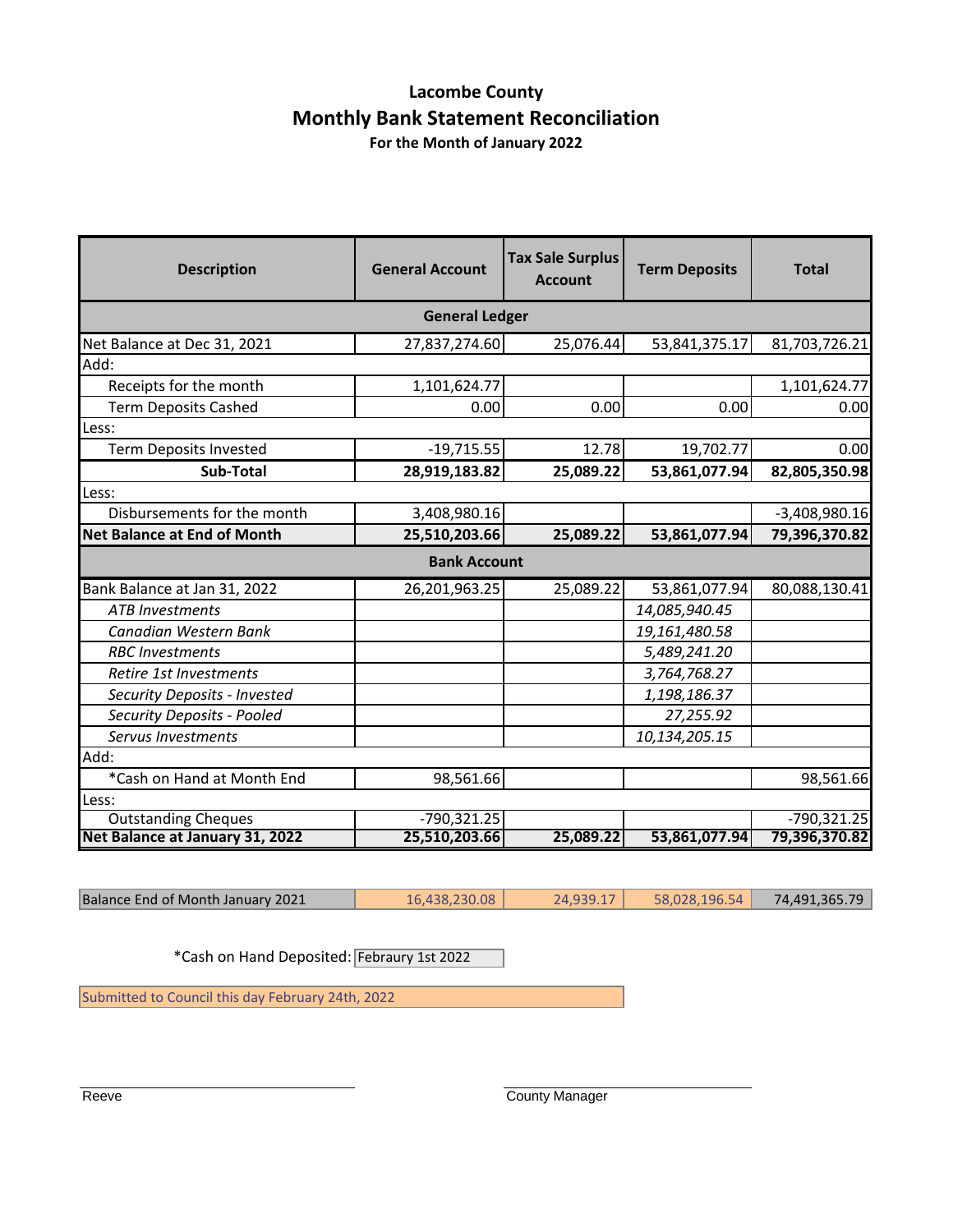# **Lacombe County Receipts**

### **For the Month of January 2022**

| <b>Receipt Type</b>                         | <b>Sub-Total</b> | <b>Total Amount</b> |
|---------------------------------------------|------------------|---------------------|
| <b>Cash Register Receipts</b>               |                  | 437,137.33          |
| <b>Electronic Receipts</b>                  |                  | 256,179.15          |
| <b>Tax TIPPS Receipts</b>                   |                  | 187,905.29          |
| <b>Utility DEFT Receipts</b>                |                  | 14,302.61           |
| <b>Total Investment Interest Receipts:</b>  |                  | 28,617.13           |
| <b>General Account Interest</b>             | 13,901.58        |                     |
| Security Deposits - Interest Compound       | 32.01            |                     |
| Security Deposit Pooled - Interest Compound | 13.39            |                     |
| ATB GIC Investments - Interest Compound     | 7,787.17         |                     |
| <b>CWB Investments - Interest Compound</b>  | 6,870.20         |                     |
| Tax Sales Surplus Interest                  | 12.78            |                     |
| <b>Total Miscellaneous Receipts:</b>        |                  | 177,483.26          |
| Alberta Government - Justice Fines          | 1,340.00         |                     |
| Alberta Government - Travis Fees            | 24,433.48        |                     |
| <b>ATCO Franchise Fees</b>                  | 2,385.11         |                     |
| Canadian Government - GST Refund November   | 149,324.67       |                     |
| <b>Total Receipts</b>                       |                  | 1,101,624.77        |

| <b>Cash on Hand</b>                     |           |
|-----------------------------------------|-----------|
| Cash and Cheque Deposit                 | 93,921.43 |
| Interac Deposit and Credit Card Payment | 224.15    |
| EFT-Deposit                             | 4,416.08  |
| <b>Total Cash on Hand</b>               | 98,561.66 |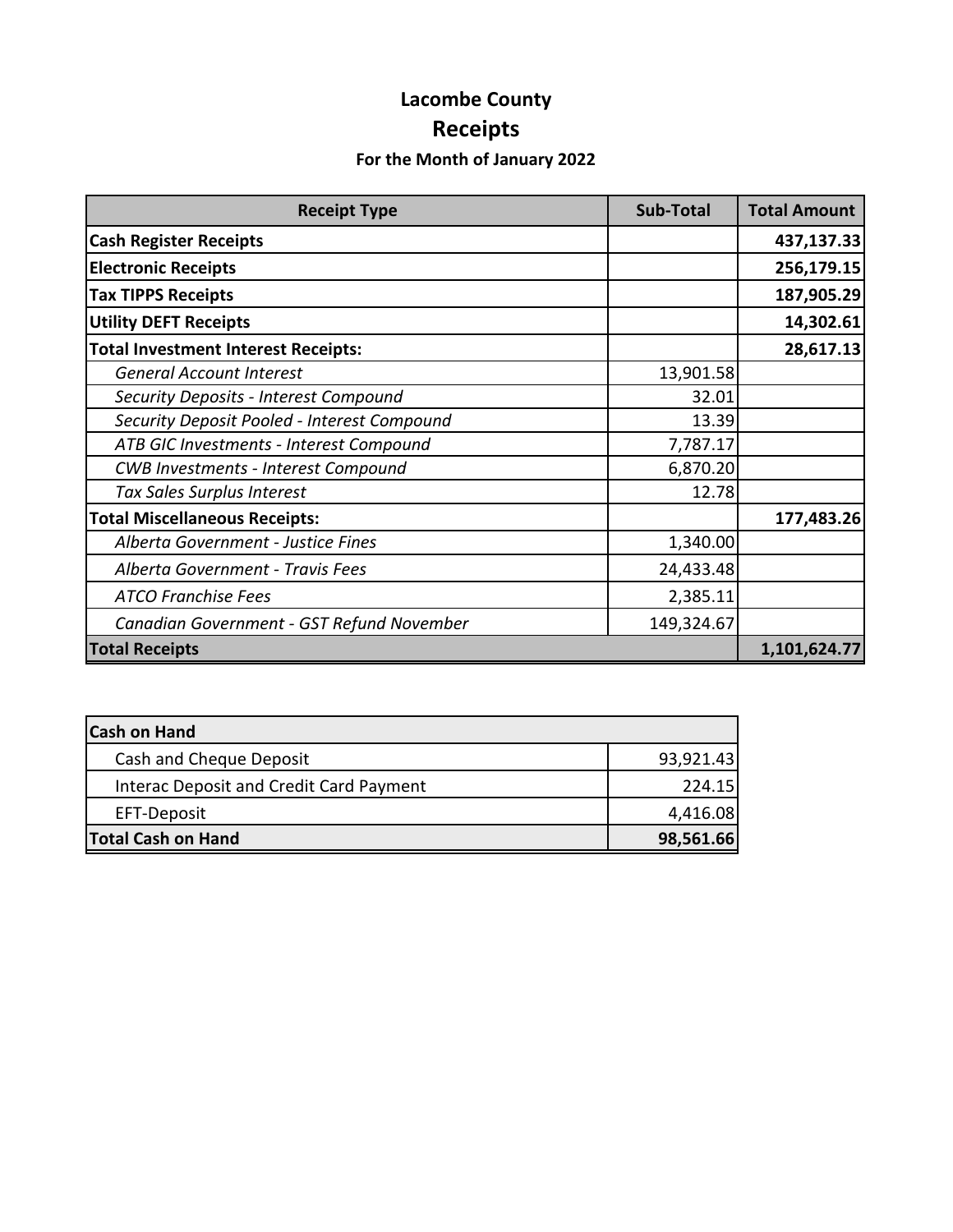### **Lacombe County Disbursements**

#### **For the Month of January 2022**

| <b>Disbursement Type</b>                      | <b>Sub-Total</b> | <b>Total Amount</b> |
|-----------------------------------------------|------------------|---------------------|
| <b>Total Cheques Issued:</b>                  |                  | 3,069,033.55        |
| Payroll Cheques Issued                        | 565,447.84       |                     |
| <b>Payroll Cheques Cancelled</b>              | 4,664.84         |                     |
| <b>General Cheques Issued</b>                 | 2,525,497.79     |                     |
| <b>General Cheques Cancelled</b>              | 17,247.24        |                     |
| <b>Total Miscellaneous Disbursments:</b>      |                  | 339,946.61          |
| <b>Bank Charge Electronic Payment Service</b> | 130.60           |                     |
| <b>Bank Error - Bill Payment Error</b>        | 5,147.00         |                     |
| Canada Post                                   | 3,116.46         |                     |
| <b>Health Spending</b>                        | 6,577.68         |                     |
| <b>Interac Fees</b>                           | 7.16             |                     |
| <b>Interac Machine Rental</b>                 | 36.75            |                     |
| LAPP Payment January                          | 118,855.64       |                     |
| LAPP Payment December                         | 130,058.04       |                     |
| <b>NSF DEFT Payment</b>                       | 154.10           |                     |
| <b>NSF TIPPS Payment</b>                      | 401.56           |                     |
| <b>Victor Premium</b>                         | 75,461.62        |                     |
| <b>Total Disbursements</b>                    |                  | 3,408,980.16        |

| Outstanding Cheques        | 790,321.25 |
|----------------------------|------------|
| <b>Outstanding Payroll</b> | 0.00       |
| <b>Total O/S Cheques</b>   | 790,321.25 |